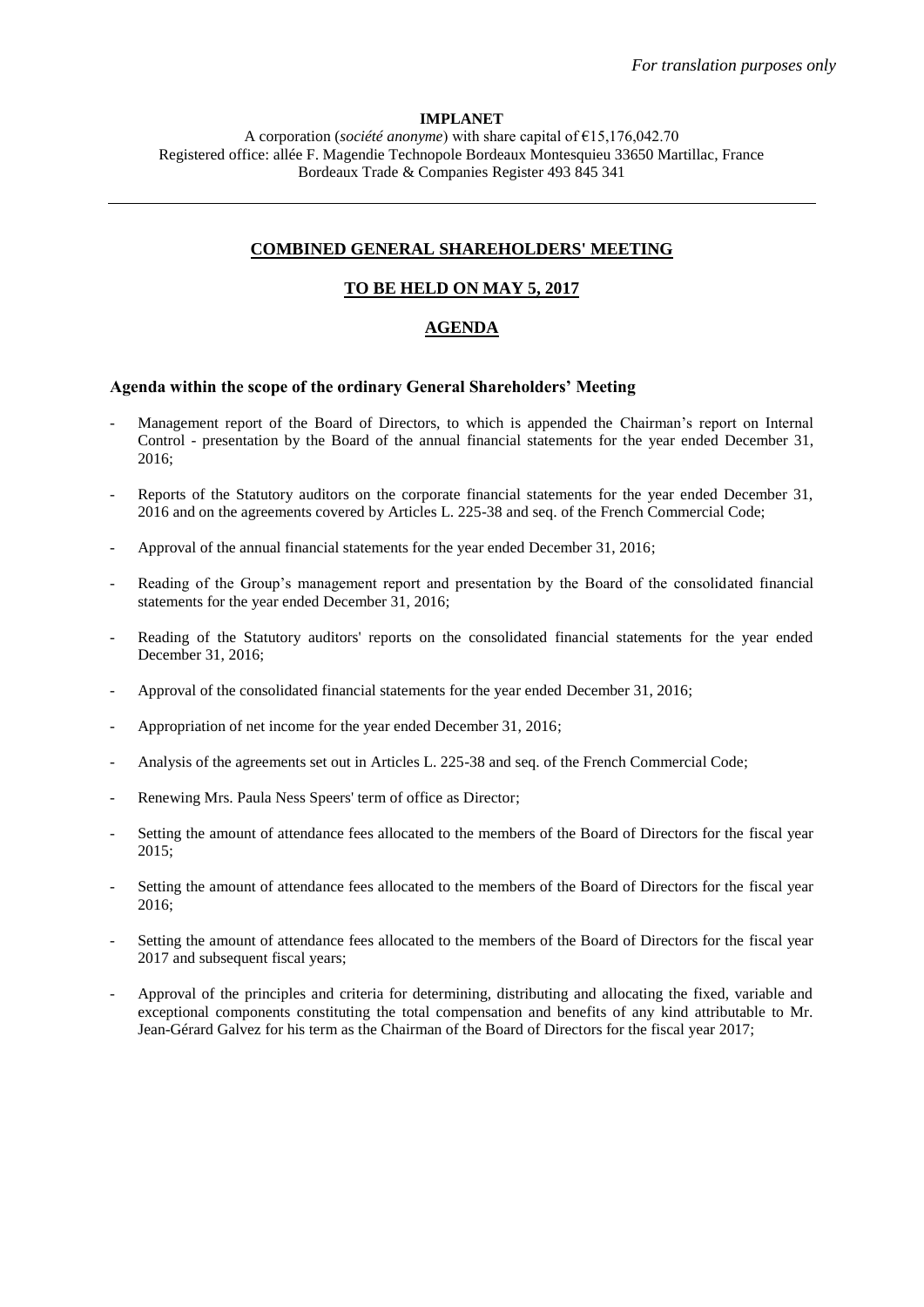- Approval of the principles and criteria for determining, distributing and allocating the fixed, variable and exceptional components constituting the total compensation and benefits of all kinds attributable to Mr. Ludovic Lastennet for his term as the Chief Executive Officer for the fiscal year 2017;
- Authorization to be given to the Board of Directors for the Company to buy its own shares;
- Approval of the transfer of the listing of IMPLANET SA shares from the Euronext Paris market to the Alternext Paris market and the powers to be conferred on the Board of Directors to carry out the transfer.

# **Agenda within the scope of the extraordinary General Shareholders' Meeting**

- Authorization to be given to the Board of Directors to reduce the share capital by canceling shares pursuant to the authorization granted to the Company to buy back its own shares;
- Amendment of the bylaws to ensure their compliance with the applicable legal provisions (Article 4 "registered office", Article 16 "agreements subject to authorization" and Article 18 "statutory auditors");
- Capital reduction by a nominal amount of  $E14,092,039.65$  as a result of losses in order to bring the capital down from  $\epsilon$ 15,176,042.70 to  $\epsilon$ 1,084,003.05, by reducing the nominal value of the shares from  $\epsilon$ 0.70 to  $60.05$  and allocating said capital reduction to the "issue premium" account – correlative modification of Article 6 of the bylaws;
- Delegation of powers to be granted to the Board of Directors to increase the share capital by issuing ordinary shares and/or any securities which are capital securities giving access to other capital securities or conferring a right to the allocation of debt securities and/or securities giving access to capital securities, maintaining the shareholders' preferential subscription right;
- Delegation of powers to be granted to the Board of Directors to increase the share capital by issuing ordinary shares and/or any securities which are capital securities giving access to other capital securities or conferring a right to the allocation of debt securities and/or securities giving access to capital securities, with no shareholders' preferential subscription rights and public offering;
- Delegation of powers to be granted to the Board of Directors to increase the capital by the issuance of ordinary shares and/or any negotiable securities which are capital securities or which give access to other capital securities or confer a right to the allocation of debt securities and/or negotiable securities giving access to capital securities with no shareholders' preferential subscription rights under an offer in favor of qualified investors or a restricted circle of investors as set out in II of Article L. 411-2 of the Monetary and Financial Code;
- Authorization to be granted to the Board of Directors, for capital securities giving access to other capital securities or giving the right to the allocation of debt securities and/or securities giving access to capital securities, with no shareholders' preferential subscription rights, to set the issue price within the limit of 10% of the share capital;
- Delegation of powers to be granted to the Board of Directors to increase the number of securities to be issued in the event of a capital increase with or without preferential subscription rights pursuant to the aforementioned authorizations;
- Delegation of powers to be granted to the Board of Directors to issue ordinary shares and negotiable securities of the Company, in the event of a public offering with an exchange component initiated by the Company;
- Delegation of powers to be granted to the Board of Directors to increase the share capital within the limit of 10% of capital, to repay contributions in kind of equity securities or negotiable securities giving access to the capital of third-party companies outside a public exchange offering;
- Delegation of powers to be granted to the Board of Directors to increase the share capital by issuing ordinary shares or any negotiable securities giving access to capital, without shareholders' preferential subscription rights in favor of a certain category of persons fulfilling fixed criteria;